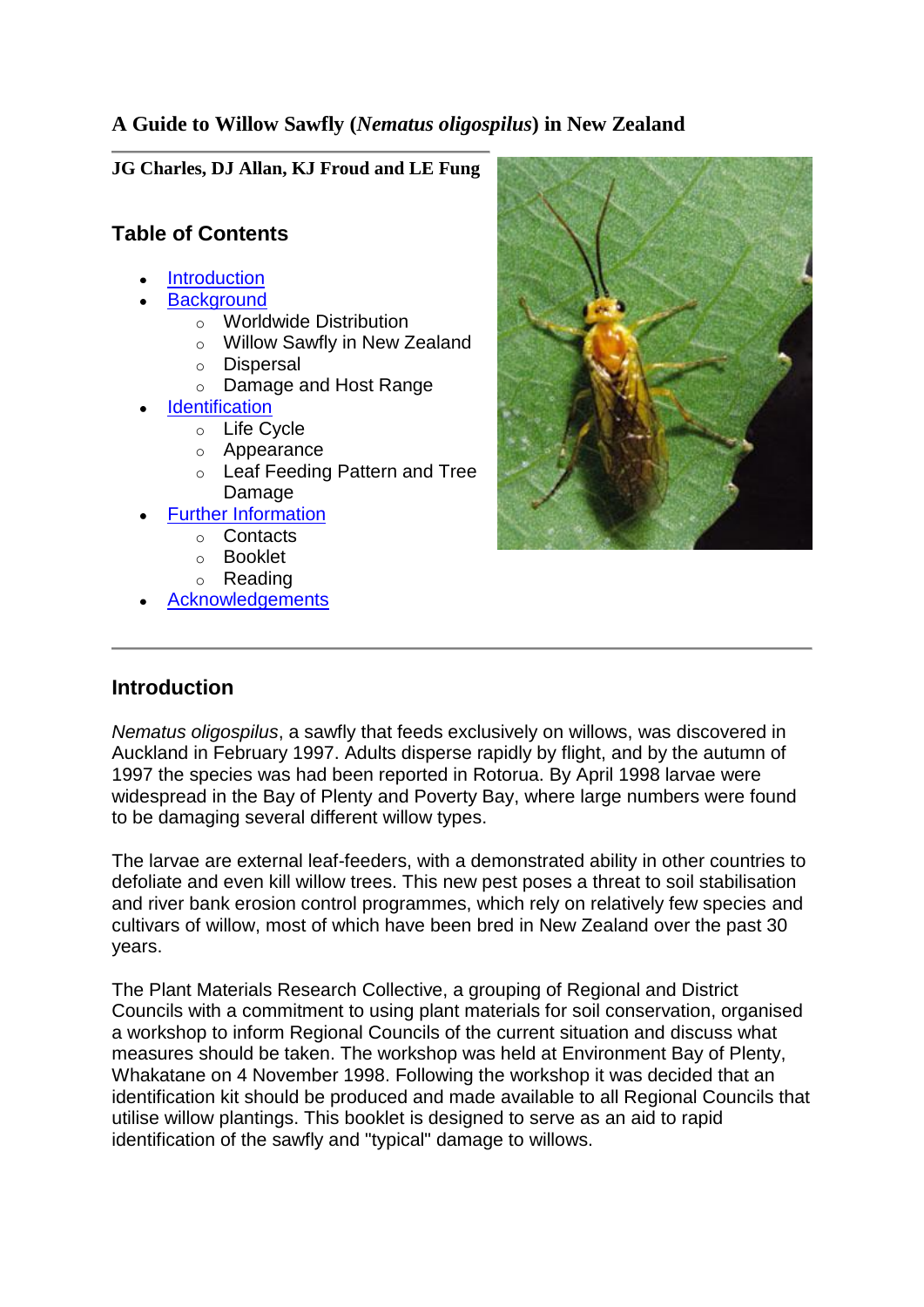## **Background**

Since its discovery in Auckland, a number of reports have documented the sawfly's likely impact, subsequent spread to other areas and other research that has been undertaken by HortResearch. A brief summary of the more pertinent findings is given below. Those wishing for more detailed information should refer to Baker *et al.* (1997), Cowley and Whyte (1997), Charles and Froud (1997) and Charles and Allan (1998).

### **Worldwide Distribution**

Willow sawfly (*Nematus oligospilus*) is a widely distributed Northern Hemisphere species, it is found in Ireland, Britain, continental Europe to the Himalayas, and North America from Alaska to Mexico.

In the Southern Hemisphere (which contains few native willow species), the sawfly was found for the first time in southern Africa in 1993/94. A sawfly previously identified as *N. desantisi* (but probably the same species) was found in South America, Argentina about 1980. In both areas, large defoliations have been recorded.

#### **Willow Sawfly in New Zealand**

As noted above, the sawfly was first discovered in February 1997 following heavy defoliation of tree willows, and was widely distributed in the Auckland isthmus. It is likely that the sawfly had been New Zealand for some time prior to this outbreak.

By late summer/autumn 1997 the sawfly had been found in Rotorua, and possibly Tauranga and Gisborne (these last sightings were not positively identified).

In the following summer the sawfly was found in Opotiki (December 1997) and around Gisborne (March 1998) where heavy defoliation had taken place. Numbers in the Auckland area were, by contrast with the previous summer, generally much lower.

### **Dispersal**

Adult sawflies disperse rapidly by flight. Based upon overseas experience and the rate of spread in New Zealand, it is expected that the sawfly will be able to spread throughout the country within five years from present (1999):

- 1997: Auckland
- 1998: Gisborne
- 1999: Hawkes Bay
- 2000: Wellington
- 2004: Invercargill

It appears unlikely that climatic conditions will limit the spread of sawfly in New Zealand.

### **Damage and Host Range**

Larvae have been found on at least the following willows in New Zealand: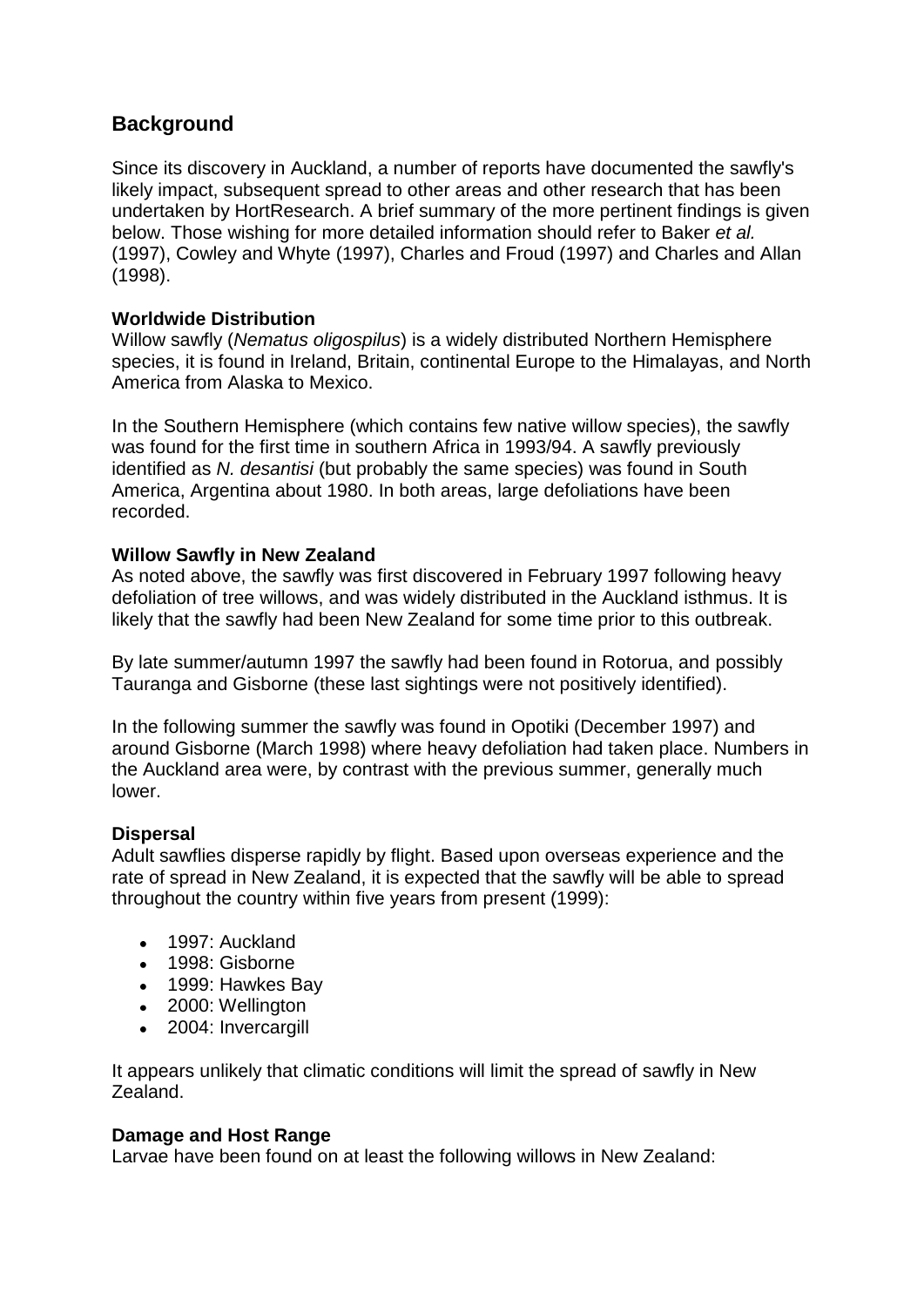| <b>Common name</b>                     | <b>Scientific name</b>       |
|----------------------------------------|------------------------------|
| Crack willow                           | Salix fragilis               |
| Twisted, corkscrew, or tortured willow | S. matsudana Tortuosa'       |
| Peking or matsudana willow             | S. matsudana                 |
| Weeping willow                         | S. babylonica                |
| Pencil willow                          | S. humboldtiana cv Chilensis |
| Golden willow                          | S. alba var. vitellina       |

As well as hybrid willows such as *S. matsudana* x *S. alba* (e.g. 'Tangoio', 'Moutere', 'Aokautere'), and natural hybrids of golden and crack willow. It has not been found on any species of *Populus*.

Laboratory trials indicate that tree willows (subgenus *Salix Salix*) are susceptible to damage. Adult sawflies have been found to lay eggs in the leaves of 23 tree willow genotypes. Shrub willows (subgenus *S. Caprisalix*) were, with one exception, not selected. It is therefore likely that larvae will develop successfully in all of the commercially utilised tree willows in New Zealand.

Willows in Auckland were seriously defoliated in February 1997, but less so during the1997-1998 summer. Similarly the 1998-1999 summer has to date showed little sign of defoliation. Larvae have been present on lakeside plantings of willow in Rotorua, but have as yet not adversely or markedly affected willow appearance or vigour. Conversely sawfly numbers in Gisborne have continued to remain high this summer (1998-1999) following on from the outbreak in 1997-1998, and willows are showing signs of heavy defoliation.

Although the New Zealand willow population is not under a death sentence from immediate defoliation, it will however take several years of research from a stable sawfly population base, before reliable predictions of long-term consequences can be made.

### **Identification**

#### **Life Cycle**

As with all insects, the willow sawfly has several stages of development. They are:

- $\bullet$  Egg
- Larva
- Pupa
- Adult

Adult sawflies lay their eggs in willow leaves; emerging larvae feed on the leaves and then form cocoons either on the tree or in the soil under the tree. Inside the cocoon, the sawfly pupates and changes into an adult.

The development time in each stage is dependent on a number of environmental factors, temperature probably being a major factor. Within a growing season sawflies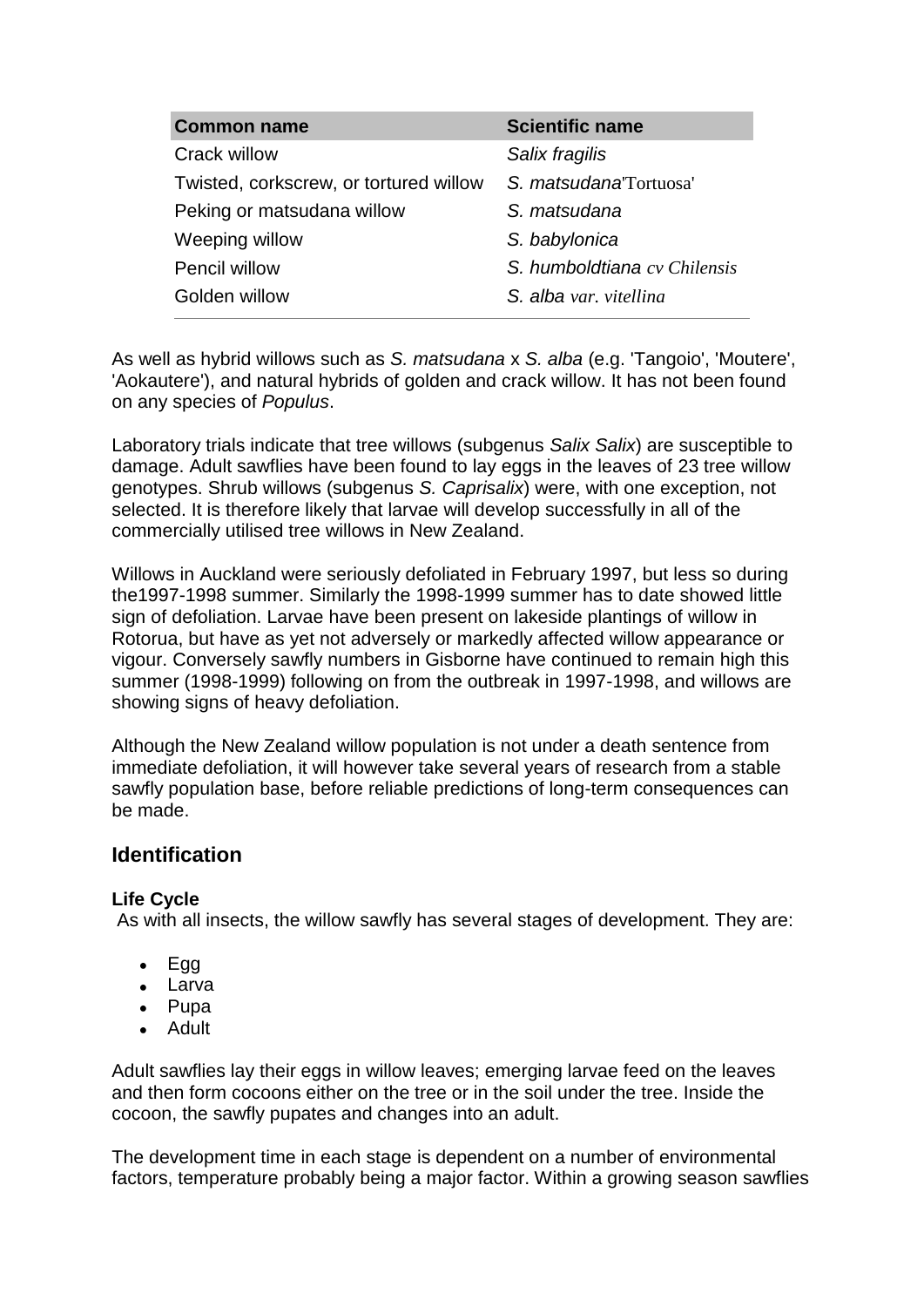will therefore be able to complete one or more generations. In New Zealand laboratory tests, adult sawflies lived for about 5 days on average, while overseas research has shown that the eggs developed in around 6 days at 23°C, larvae developed in around 14 days and pupation lasted about 9 days.

Current research in New Zealand will determine the developmental times of the insect in various parts of the country, and hence the number of generations likely to be encountered during a season.

As the sawfly feeds specifically on willows, it survives winter (without food when willows have shed leaves) as a diapausing larvae or pre-pupae inside cocoons. In Auckland, larvae entered diapause during May in both 1997 and 1998. Diapause lasted for about 5 months in 1997, with the first spring record of adults on 20 October 1997. This season (1998-1999), larvae were first observed in Gisborne in early October 1998.

#### **Appearance**



**Figure 1** - Egg (typically 1-2 mm long) *(Photo courtesy of D. Allan)*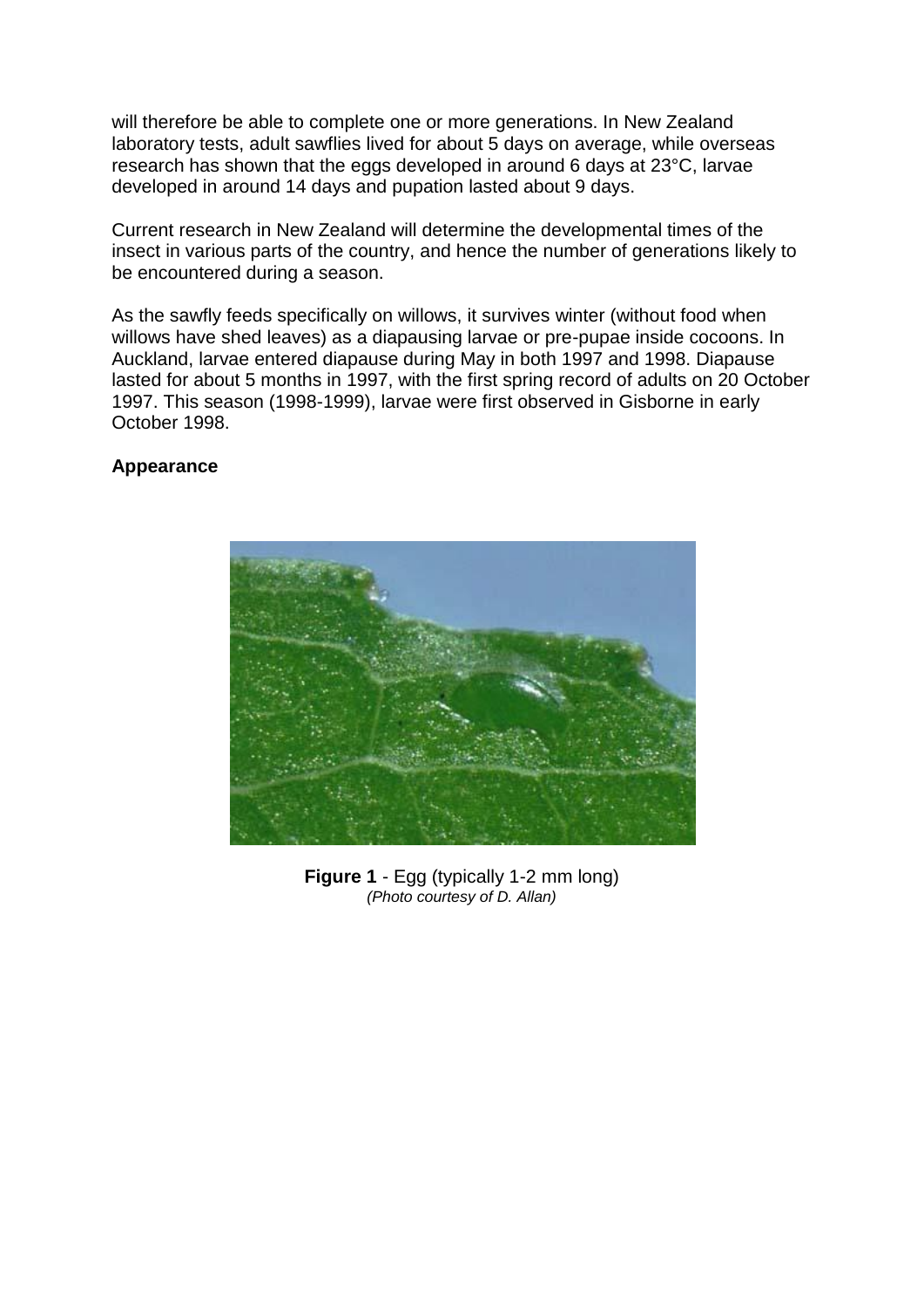

**Figure 2** - Egg and larva (approx. 5 mm long) *(Photo courtesy of D. Allan)*



**Figure 3** - Larva (15 - 20 mm when fully grown) *(Photo courtesy of D. Allan)*

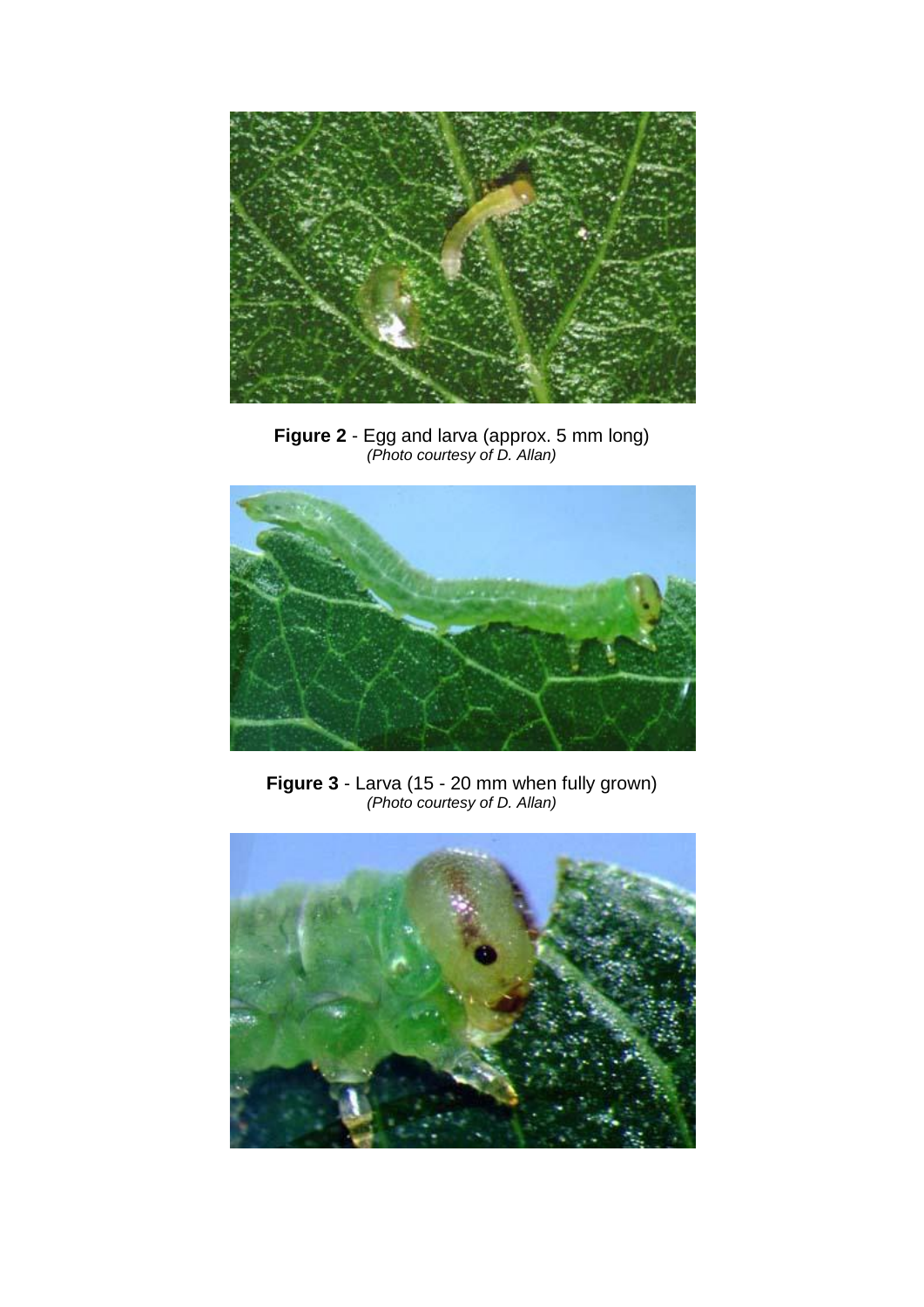**Figure 4** - Larva, head detail (note brown stripe and position of jaws) *(Photo courtesy of D. Allan)*



**Figure 5** - Larva, feeding pattern *(Photo courtesy of D. Allan)*



*Figure 6 - Pupa (approx. 10 mm long) (Photo courtesy of D. Allan)*

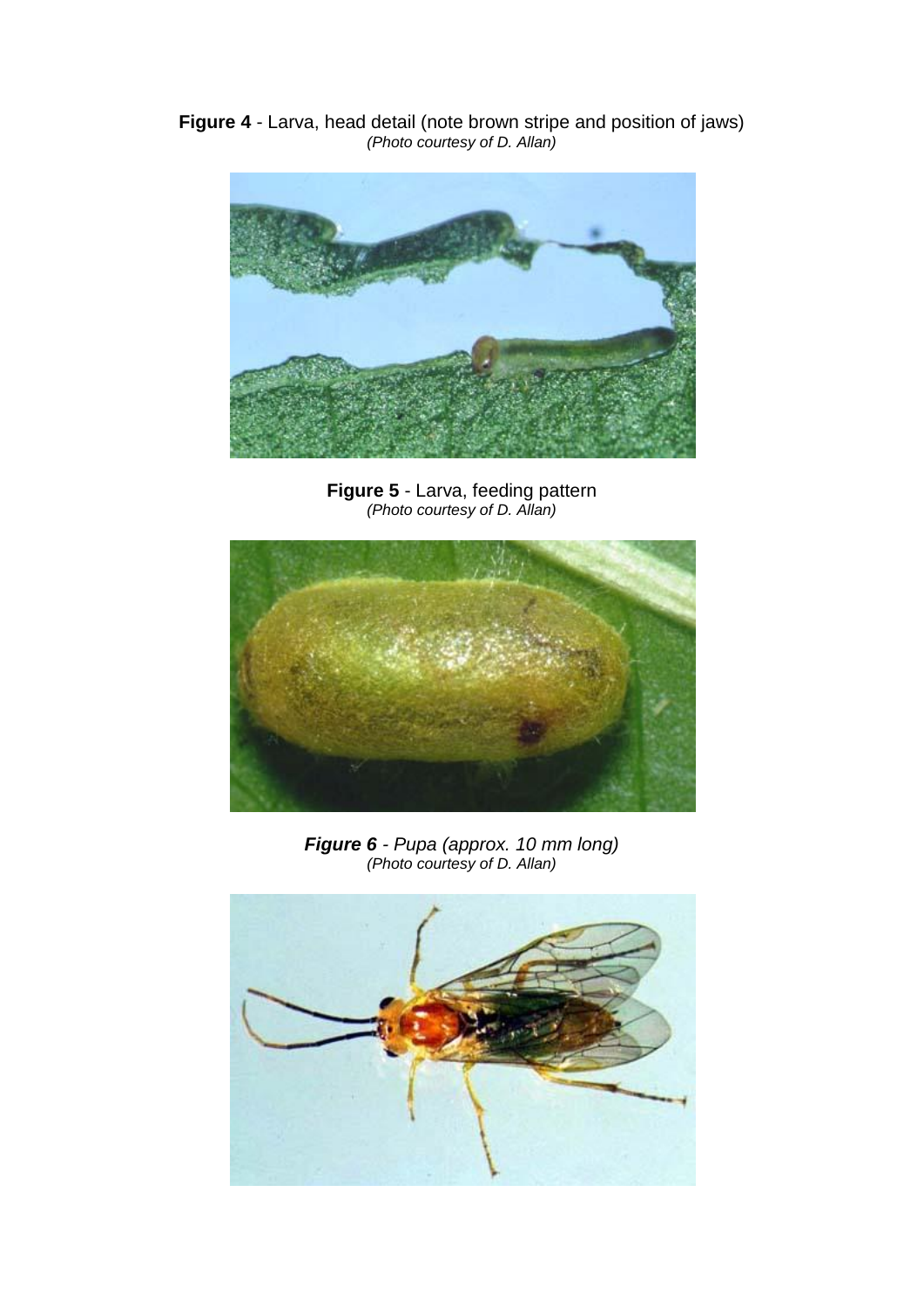*Figure 7 - Adult (approx. 10 mm long) (Photo courtesy of D. Allan)*

## *Leaf Feeding Pattern and Tree Damage*



*Figure 8 - Typical feeding pattern of larvae (Photo courtesy of C Van Kraayenoord)*



*Figure 9 - Damage to shoots, note leaves stripped to the midrib (Photo courtesy of C Van Kraayenoord)*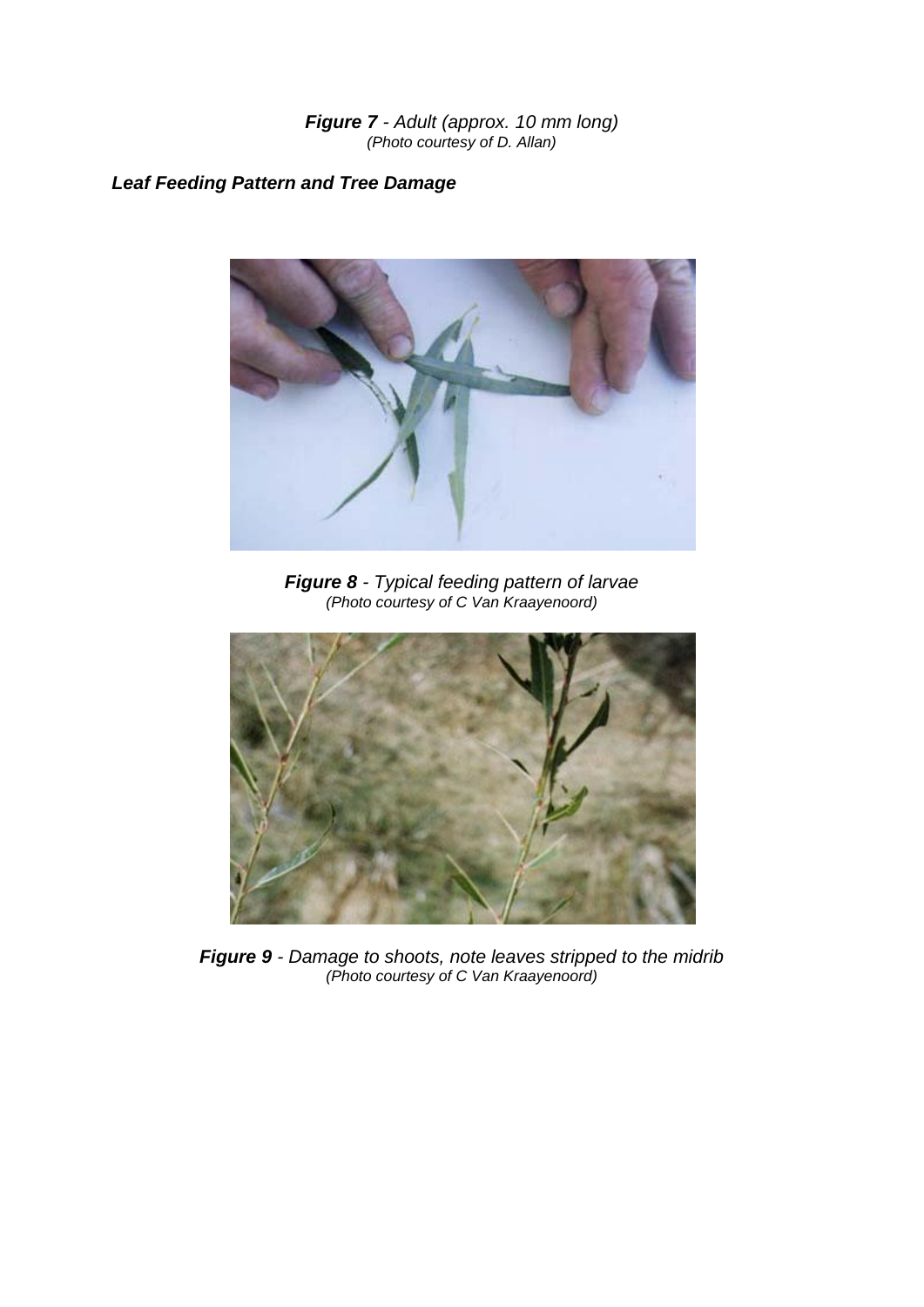

*Figure 10 - Complete defoliation of golden willow (right) in Gisborne, March 1998. Adjacent Salix matsudana row plantings (left) are moderately defoliated* 

## *Further Information*

#### *Contacts*

*For general information, contact your local Regional Council Land Management or River Engineering officer.* 

*For information on the sawfly contact: [John Charles](mailto:jcharles@hort.cri.nz) HortResearch Mt Albert Research Centre Private Bag 92 169 AUCKLAND Tel: +64-9-849 3660 Fax: +64-9-815 4201* 

*If you find sawfly samples and wish to have them positively identified please mail (preferably couriered) to John Charles. All samples should be securely sealed, along with fresh leaves, in polythene bags or containers and placed in cushioned envelopes. Film containers with the lids securely taped on are fine, also small screwtop vials available from chemist shops.* 

*When sending sawfly samples please include your name, address, telephone number, date of collection and type of willow, location, habitat (park, garden, stream bank, etc.).* 

*For information on possible impacts on willow plantings contact: [Lindsay Fung](mailto:lfung@hort.cri.nz) HortResearch Palmerston North Research Centre Private Bag 11 030 PALMERSTON NORTH*